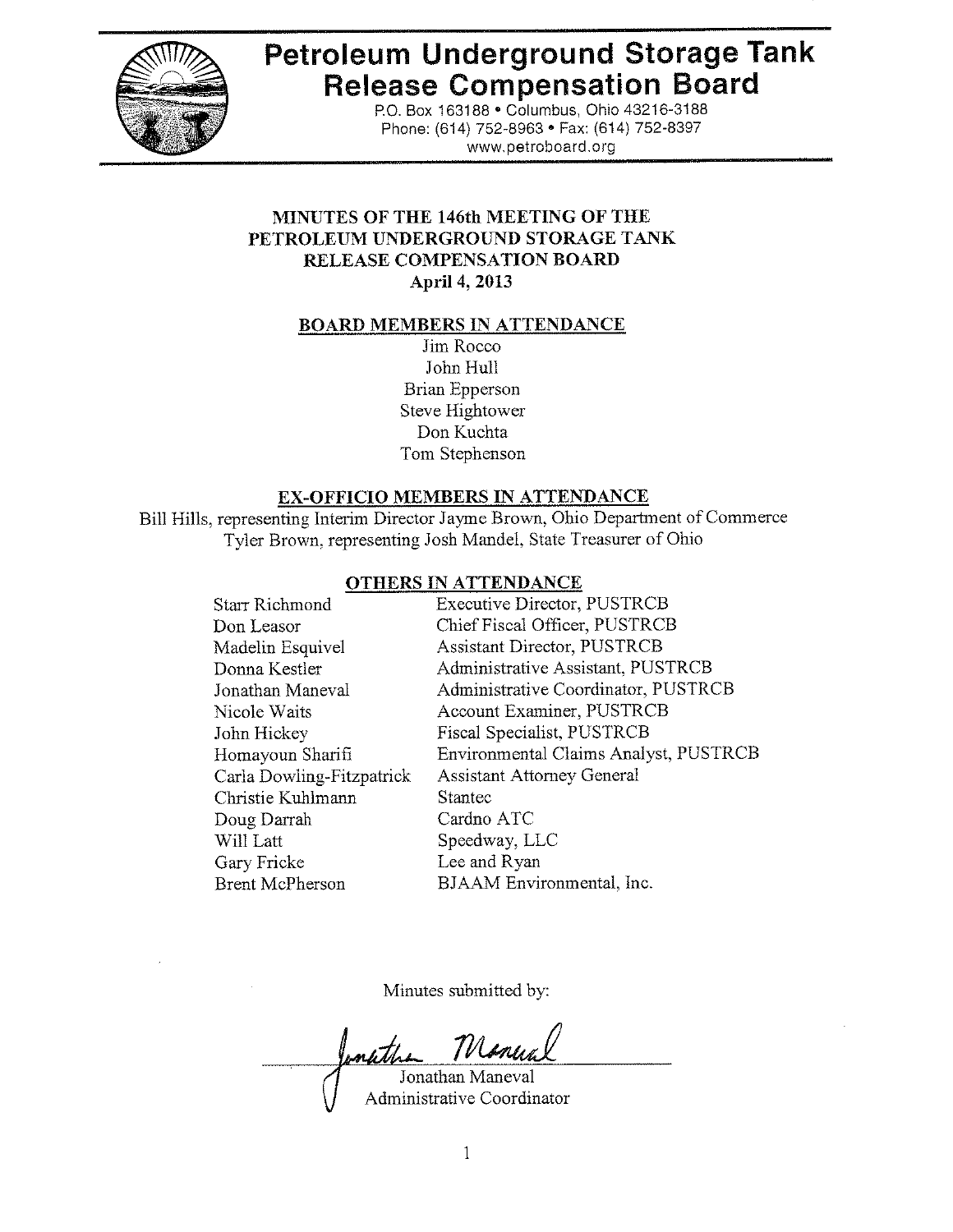## **Call to Order:**

Chairman Rocco convened the one hundred forty-sixth meeting of the Petroleum Underground Storage Tank Release Compensation Board on Thursday, April 4, 2013. The following members were in attendance: Jim Rocco; John Hull; Brian Epperson; Steve Hightower; Mayor Don Kuchta; Tom Stephenson; Bill Hills, representing Interim Director Jayme Brown, Ohio Department of Commerce; and Tyler Brown, representing Josh Mandel, State Treasurer of Ohio.

Chairman Rocco welcomed Tom Stephenson to the meeting, and said the Governor's office reappointed Mr. Stephenson at the end of February. He noted the Board is still awaiting the reappointment of one member. He said that Robert Field was appointed to represent Josh Mandel, State Treasurer of Ohio. He noted that Mr. Field was unable to attend the meeting, and introduced Tyler Brown, who was attending the meeting in his place. He also introduced the Board's new Assistant Attorney General, Carla Dowling-Fitzpatrick.

### **Minutes:**

Chairman Rocco asked if there were any comments or questions regarding the minutes from the January 9, 2013 Board meeting, and there were none. Mr. Hills moved to approve the minutes. Mayor Kuchta seconded. A vote was taken and the following members voted in the affirmative: Messrs. Rocco, Hull, Kuchta, Hills and Brown. Mr. Stephenson abstained. There were no nays, and the motion passed.

Chairman Rocco reminded members that at the last meeting, a motion was made to approve the November 28, 2012, minutes as amended. Since that time, there was a question as to whether it was appropriate to amend the minutes, since prior to amendment, the minutes reflected what was actually said during the meeting.

Chairman Rocco clarified that the amendment to the minutes pertaining to the recommendation to maintain the per-tank fees for the 2013 program year was a result of a recommendation by the Chairman and Vice-Chairman rather than by the Finance Committee. He said the minutes prior to the amendment were correct, since they reflected what was actually said.

Chairman Rocco requested a motion to rescind the January 9, 2013, motion to approve the November 28, 2012 minutes as amended. Mr. Epperson so moved. Mr. Hills seconded. A vote was taken and all of the members were in favor. Chairman Rocco then requested a motion to approve the November 28, 2012 minutes without amendment. Mr. Hull so moved. Mayor Kuchta seconded. A vote was taken and the following members voted in the affirmative: Messrs. Rocco, Hull, Kuchta, Hills and Brown. Mr. Stephenson abstained. There were no nays, and the motion passed.

Chairman Rocco requested a motion to rescind the November 28, 2012 motion to accept the Finance Committee's recommendation that the Board not increase tank fees or change deductible amounts for program year 2013. Mr. Hills so moved. Mayor Kuchta seconded. A vote was taken, and the motion passed.

Chairman Rocco requested a motion to accept the Chairman and Vice-Chairman's recommendation that the Board not increase the tank fees or change deductible amounts for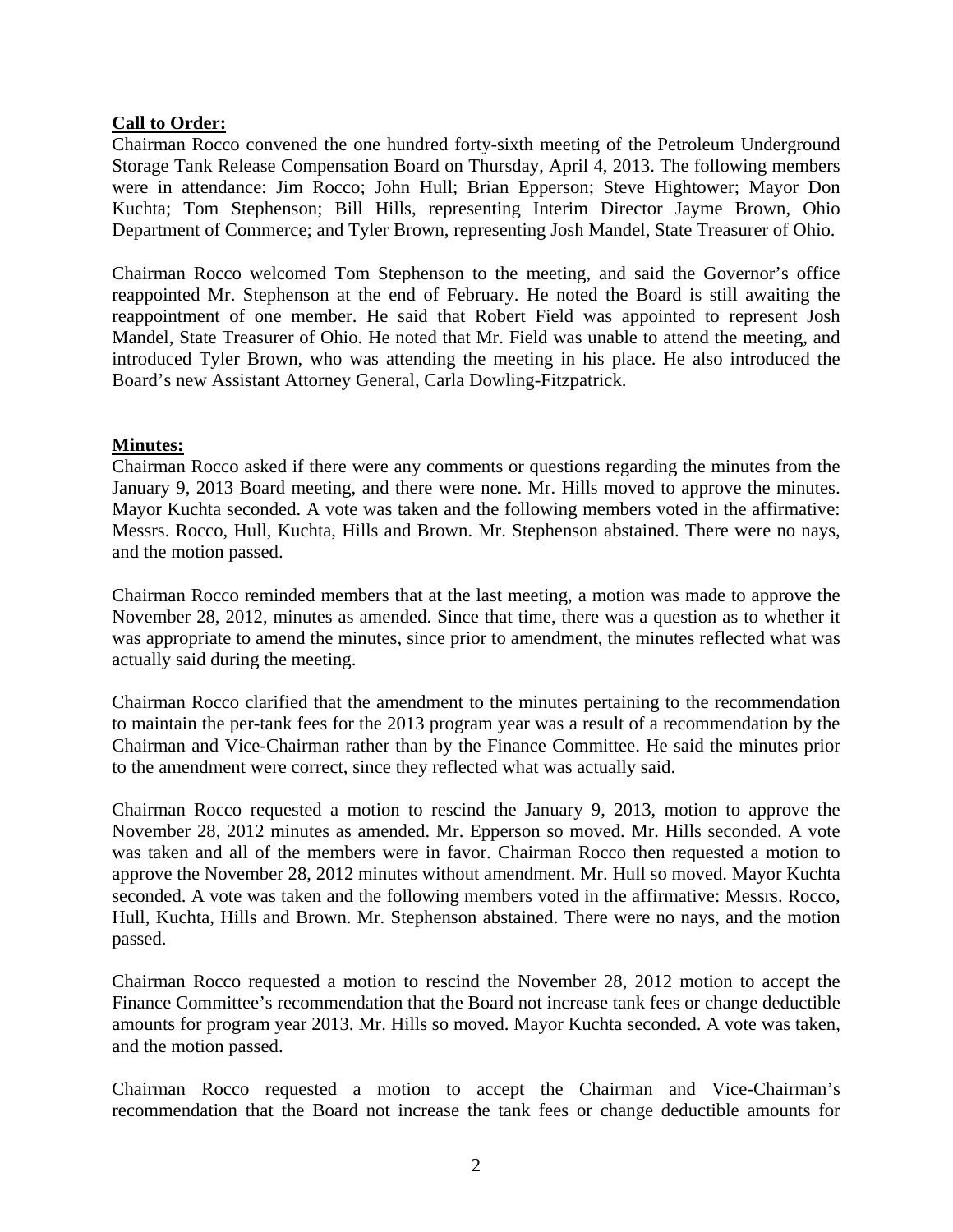program year 2013. Mayor Kuchta so moved. Mr. Stephenson seconded. A vote was taken, and the motion passed.

(Mr. Hightower was not present for the discussion regarding the minutes.)

## **BUSTR Report:**

Chairman Rocco called upon Bill Hills, Bureau Chief, to present the BUSTR report.

Mr. Hills said there are 95 items to be completed in the OTTER database upgrade project. He said the subcontractor working on the project had hired additional personnel and made a commitment to complete the work by June 30, 2013.

He said that Click Scheduling continues to move forward and is being programmed into OTTER. Click scheduling is a GPS driven computer program that geographically schedules the inspectors to visit facilities that are located in the same geographical area.

Mr. Hills noted the statistical information indicates BUSTR will meet its release prevention and corrective action goals for the current grant cycle ending September 30, 2013. He also noted that the tank count statistics presented on page 2 of the report remain stable. He said BUSTR is not seeing any substantial changes to these numbers.

Mr. Hills said the leaking underground storage tank program (LUST) took a 10% cut in federal funding last year. As a result of the cut, BUSTR lost two full-time personnel in addition to parttime staff who were performing responsible party searches. He noted the LUST program was on the recommended list of programs to receive cuts as a result of the federal sequester.

Mr. Hills said the new federal grant cycle will start on October 1, 2013. He said they are formulating their UST grant recommendation based on last year's numbers.

Mr. Hills said BUSTR is statutorily authorized to issue red tags, which would prohibit delivery of petroleum into a UST system. He said no red tags have formally been issued. Instead, they have implemented a process where owners and operators are notified a potential violation exists that may result in no further deliveries of fuel. He said the notices seem to be productive and they haven't needed to issue a red tag yet.

Mr. Hills said the new executive budget includes a Revolving Loan Fund that will allow governmental type entities to obtain funding to remove tank systems when there is no viable responsible person to perform the removal. He said the proposal is getting a lot of attention and appears to be viewed favorably. Mr. Hills noted that the Fire Marshal currently has a revolving loan program for fire department expenses. He believes if the bill is passed, the UST program will be handled in a similar fashion.

Mr. Hull said that there are some other US EPA Funds available for communities, and noted there might be some opportunity to address projects jointly. Mr. Hull also asked if there was something the Board could do to assist the program if it is implemented.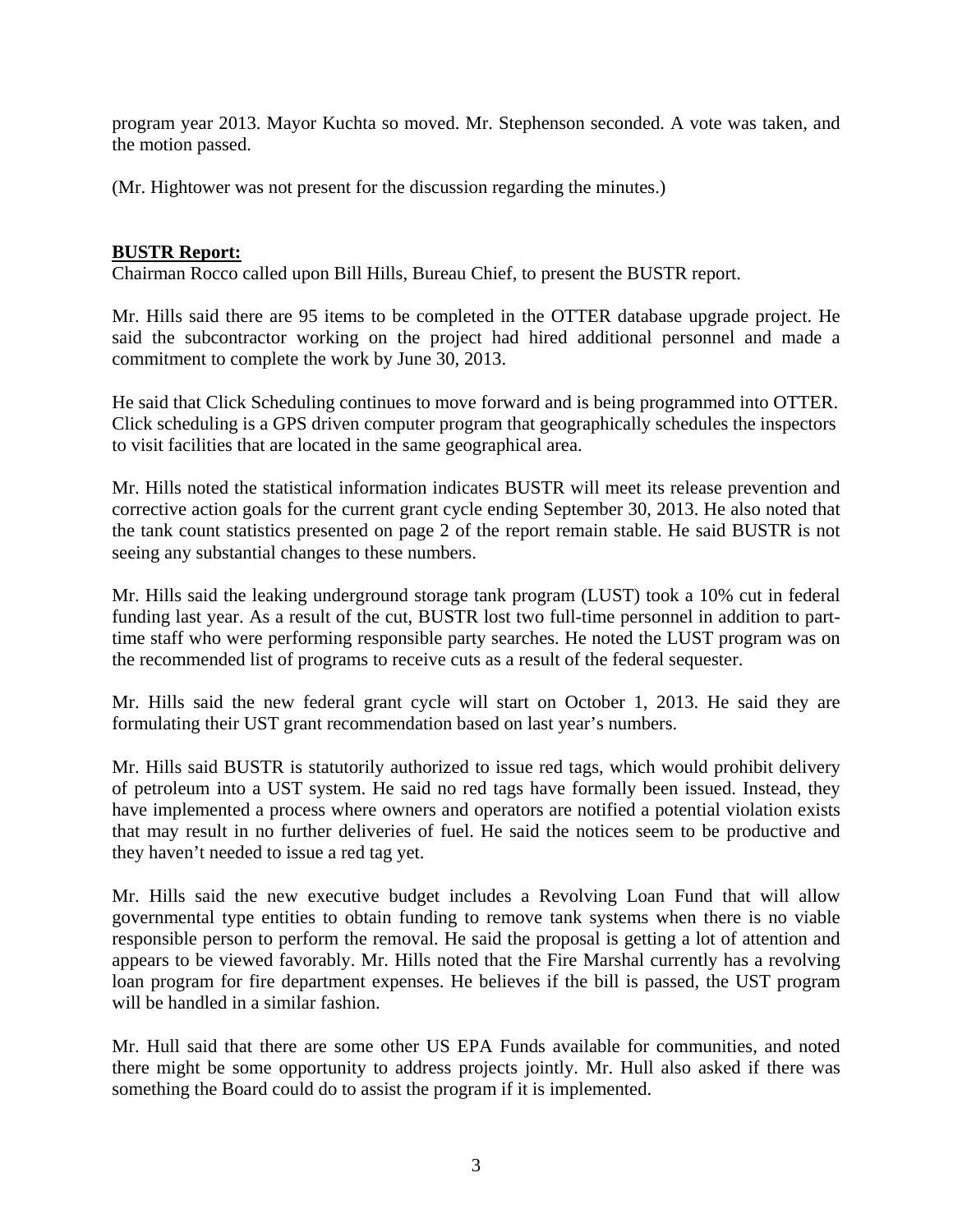Chairman Rocco recommended that BUSTR consider using the Board's staff, noting they could assist with overseeing, administering or managing the program.

## **Financial Report:**

Chairman Rocco called upon Don Leasor, Chief Fiscal Officer, to present the financial reports.

Mr. Leasor reported that the Auditor of State released the audit of financial statements on March 12, 2013, and a copy is available on the Board's website.

Mr. Leasor said on February 26, 2013, the Board's Executive Director provided testimony on the biennial budget request before the Finance and Appropriations Subcommittee on Agriculture and Development. He noted the biennial budget request is only for personnel costs, and the amount requested is needed to meet the current staffing levels.

Mr. Hull asked whether the Board has historically gone through the state's biennial budget process and how the annual budget the Board adopts fits in with a biennial budget approved by the legislature. Chairman Rocco confirmed that historically the Board's budget is presented during the biennial budget process and Executive Director Richmond clarified that only the agency's personnel costs are included in this process. She added there are no additional monies for pay increases or increases in staff in the proposed budget for July 1, 2013 through June 30, 2015. The budget will strictly allow the agency to maintain current staffing levels.

Mr. Leasor provided an update on investments, stating the Treasurer of State's Investment Office set up an investment custody account with Huntington National Bank. He noted there is a cost associated with the custody account of 1.45 basis points, which based on a \$6 million investment, is approximately \$870 per year. He noted this cost was not provided when the earnings estimates were created, but the cost is not substantial. He said a meeting is scheduled with the Treasurer's Office to review the available investment options that meet the requirements set forth by the Board.

Chairman Rocco asked Mr. Leasor to remind the Board what the investment objectives were. Mr. Leasor explained that the Board approved the investment of \$6 million from the unobligated STAR Ohio account. He said \$3 million will be invested in U.S. treasuries and \$3 million will be invested in U.S. agency callable bonds. He said the investments will be laddered with one, two and three year terms. As a result, \$2 million will reach maturity each year, and the Board can determine whether to reinvest the money or return it to STAR Ohio.

### *December and January Financials*

Mr. Leasor said as of April 3, 2013, the unobligated balance is approximately \$12.8 million and the obligated account balance is about \$3.4 million. He said the claims expense for January was approximately \$309,000, and as of April 3, 2013, approximately \$5.6 million had been paid for claims this fiscal year.

Mr. Leasor reported approximately 99.3% of the budgeted revenues, net of refunds, were collected as of January 31, 2013. He stated the total operating expenses for the month of January were approximately \$141,000. Mr. Leasor noted as of January 31, 2013, temporary services were 43.4% of the \$15,000 budgeted amount. However, through April 3, 2013, temporary services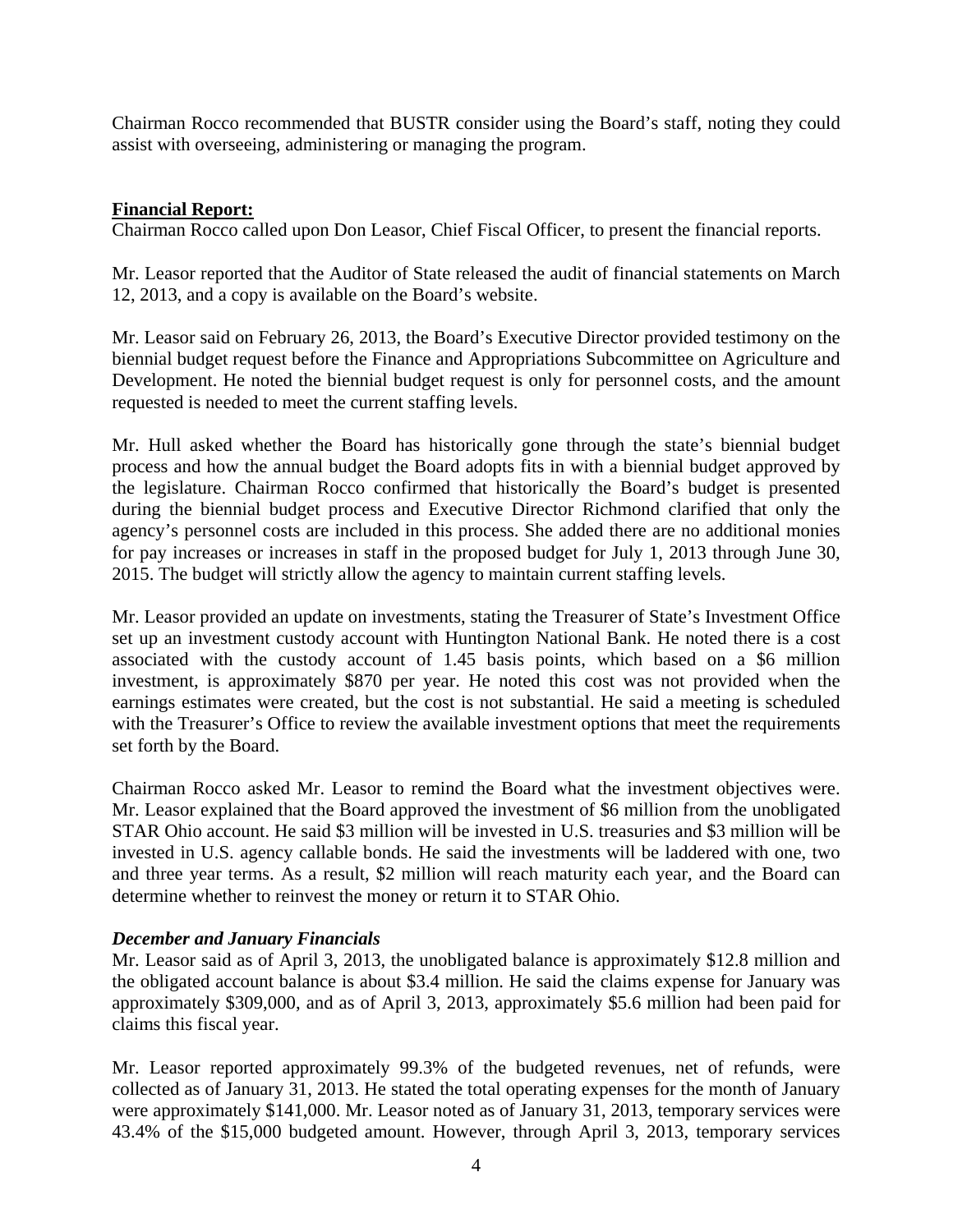expenditures were approximately \$17,000. He noted there is a vacant position which is currently being filled with temporary personnel from an employment staffing agency and until this individual is hired, the Board will continue to accumulate temporary services costs. He pointed out that these costs are offset by reduced costs in the salary expense line item.

Mr. Leasor stated that as of January 31, 2013, postage expenses were approximately 75% of the amount budgeted. He said this falls in line with the Board's prior year experience for the same time period. He noted this is due to the postage fees for the final quarter of fiscal year 2012 being paid in August of this fiscal year. This included the postage costs for the June 2012 newsletter and the annual fee assessment statement mailing, which was sent by certified mail.

Mr. Leasor said all other expenses are where they should be at this time in the fiscal year. He said as of January 31, 2013, we are 58% through the fiscal year, and expenses are currently about 55% of the budgeted operating expenses for fiscal year 2013.

Mr. Leasor said the Board's phone services are currently provided through the Department of Administrative Services (DAS) CENTREX system. He said the state is in the process of moving to a voice over internet protocol (VoIP) system, and as a result, the Board must elect a new phone service option.

Mr. Leasor said the Board has three options available for telephone service. He said the first option is to transition into the new VoIP system managed by OIT and provided by Cincinnati Bell; the second option is to transition into a VoIP system under an alternate service provider; and the last option is to maintain a traditional land line system. He said he had cost estimates for a transition to the state's VoIP system as well as the cost of transitioning to a VoIP system from an alternative provider. The costs of maintaining the landline system are being researched.

Mr. Leasor noted that regardless of the option chosen, there will be costs associated with the transition and a contract will be needed for the services. Mr. Leasor requested a motion authorizing the Chairman and the Executive Director to execute any agreements necessary to facilitate the change in the phone system. Mr. Hull so moved. Mr. Hightower seconded.

Chairman Rocco said if the Board elects to change to a VoIP system, all new equipment must be purchased since the equipment currently used will not work with a VoIP system. He also noted a VoIP system will require increased internet bandwidth.

The Board discussed the benefits of obtaining quotes from a number of VoIP providers. The members recommended choosing a service that is best for the tank owners and will also satisfy the Board's current and future telephone needs. Chairman Rocco said according to preliminary estimates, money is available in the budget to move forward.

The Chairman asked if there were any additional comments. Hearing none, a vote was taken, and all members were in favor. The motion passed.

## **Compliance/Fee Assessment Report:**

Chairman Rocco called on Madelin Esquivel, Assistant Director, to present the compliance and fee assessment report.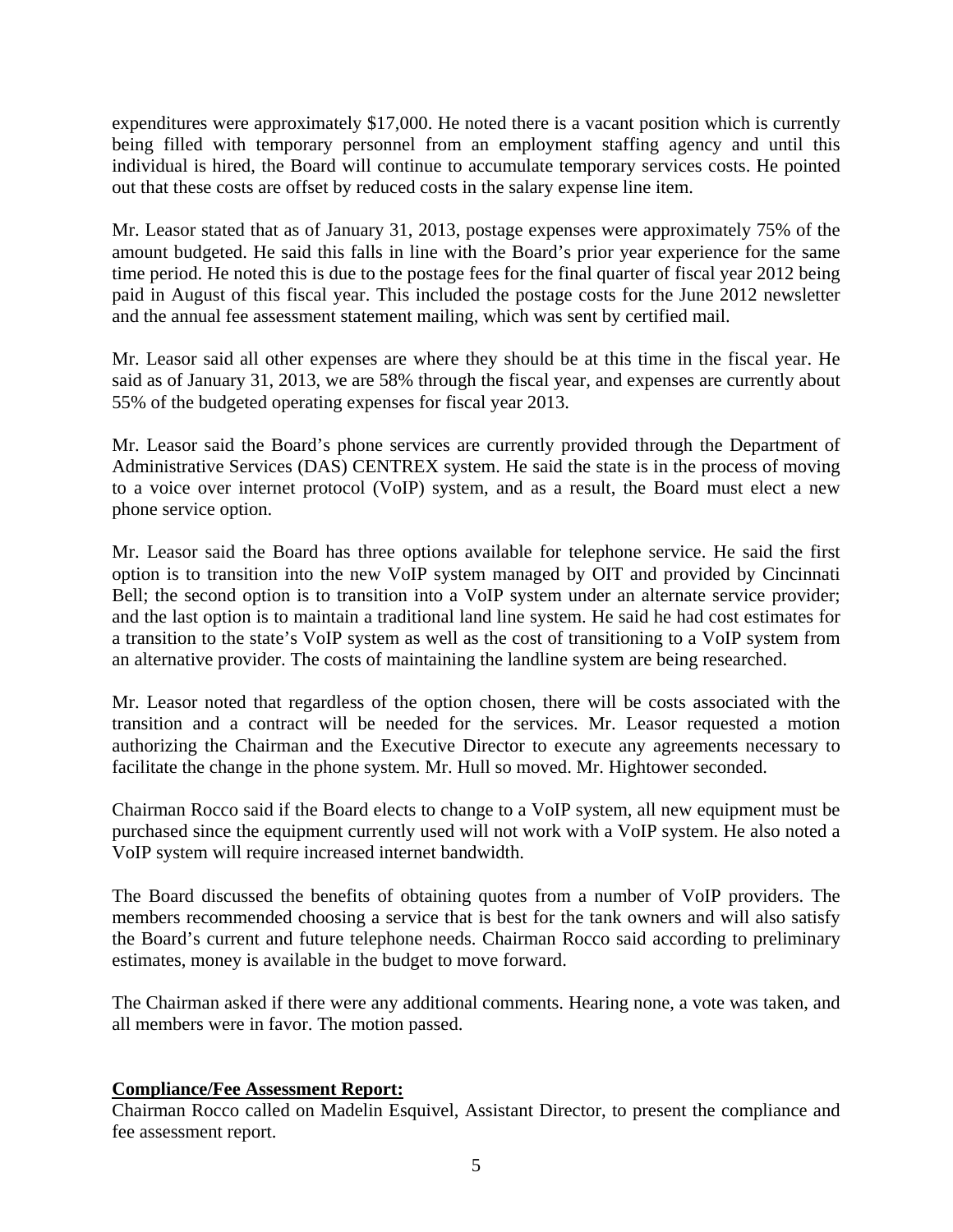Ms. Esquivel reported as of February 28, 2013, \$193,760 has been paid in refunds for the 2012 program year. She said this was an increase of \$106,000 since the January meeting. She said the refund goal for the 2012 program year is to pay out \$275,000, and we're at approximately 70% percent of that goal. She said the refund total represents 465 refunds paid to 141 owners.

Ms. Esquivel reported there are 3,168 refunds pending. She said this number decreased by 263 since the last meeting. She said the decrease in this number means more refunds are being paid and used to offset outstanding fees faster than are being entered.

Ms. Esquivel stated thus far in program year 2012, a total of \$31,244 was used to offset outstanding fees. She said this is an increase of \$7,200 since the last reporting cycle. Chairman Rocco asked if the \$31,000 used to offset outstanding fees is included in the \$193,000 refund total. Ms. Esquivel advised the \$193,000 is the amount actually paid to owners and operators. Chairman Rocco added that there was actually a total of \$224,000 refunds issued, of which \$31,000 was used to offset outstanding fees.

Ms. Esquivel stated a total of \$264,000 was collected by the Attorney General's Office and Special Counsel so far this fiscal year. She said after deducting the collection costs, the net amount received by the Board totaled \$187,000. Ms. Esquivel said 333 accounts were recently certified to the Attorney General's office for collection, bringing the total number of accounts certified to 604, for a total of \$1.9 million for the 2012 program year.

Ms. Esquivel said eight Orders Pursuant to Law are currently under appeal, and are being reviewed. She said there are three Determinations to Deny a Certificate of Coverage currently under appeal. Two of these appeals are under review, and one is scheduled for a hearing. She said three Ability to Pay Applications are in review. This program allows former UST owners experiencing financial difficulty to apply for and receive a determination of their ability to pay delinquent fees.

Ms. Esquivel said the Annual Fee Assessment Statements will be sent via certified mail on April 26, 2013. She said last year 3,538 Fee Statements were sent, and she expects the number to be about the same or slightly less this year.

Ms. Esquivel reported that so far this year, 3,140 owners were issued a 2012 Certificate of Coverage. She said the number of owners with Certificate of Coverage Applications currently in process is 146. She said there are 31 unresolved Pending Denials and 87 unresolved Determinations to Deny a Certificate of Coverage.

Ms. Esquivel said the unclaimed monies and refunds pending amounts remain the same as she reported at the January meeting. She said there are 32 uncashed refund checks that total \$27,770. She said there are 66 owners from whom more information was requested. The refunds pending for these 66 owners total \$71,545.

Chairman Rocco asked if the Board's unclaimed monies are part of the unclaimed funds maintained by the state. Ms. Esquivel responded stating the Board's unclaimed monies are handled independently of the state's process. She said that the Revised Code requires the Board's unclaimed monies to be placed into an account specifically designed to hold unclaimed monies. After five years, the money is returned to the agency's unobligated account.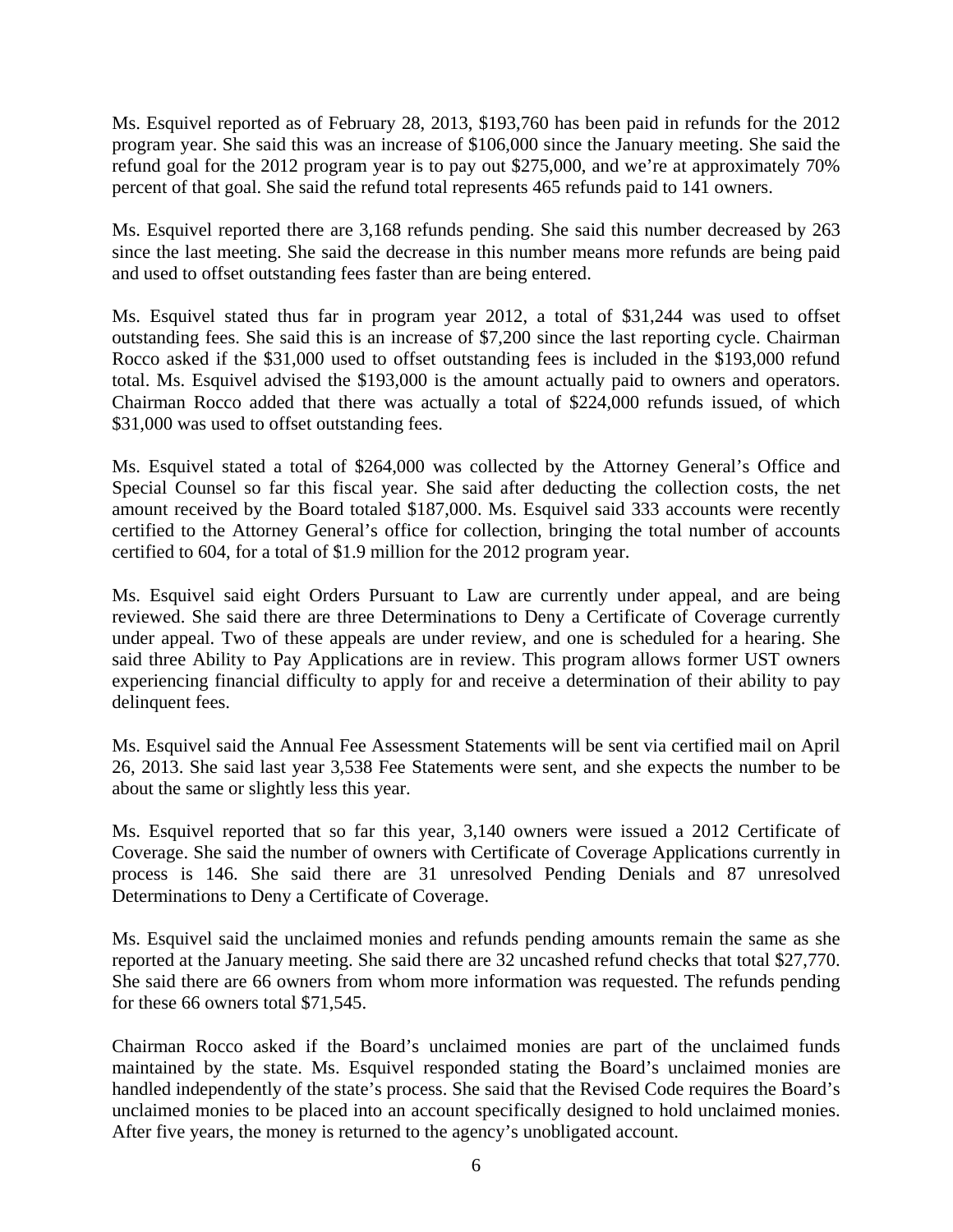#### **Claims Report:**

Chairman Rocco called on Donna Kestler, Claims Administrative Assistant, to present the claims report.

Ms. Kestler said the current total maximum liability of in-house open claims is just under \$27 million. She said using the historical claim payout ratio of 70%, the actual anticipated claim liability of unpaid in-house claims is about \$19 million. She stated, as of March 4, 2013, a total of 2,091 Fund eligible sites had been issued NFAs with an average cleanup cost of \$128,300 per site. She pointed out that sites cleaned up exclusively under BUSTR's risk based corrective action rules have an average cleanup cost of \$66,600 per site.

Ms. Kestler stated there are currently 1,670 open claims pending review; and 19 claim settlement determinations with appeals outstanding.

Ms. Kestler said that since the beginning of the program year, July 1, 2012, the Board received an average of 56 claims per month, and an average of 65 claims per month were settled. As of March 4, 2013, the claim settlement payment offers totaled \$5.2 million. The projected total claim settlement payment for the 2012 program year is \$6.5 million.

Ms. Kestler reported that as of March 4, 2013, 55 eligibility applications were received and 53 eligibility determinations were issued. She said of those determinations, 36 applications were approved, and 17 applications were denied; with an approval ratio of about two-thirds. She said currently there are 17 eligibility applications under review and five eligibility applications under appeal.

Ms. Kestler said as of March 4, 2013, 115 requests for cost pre-approval were received in the 2012 program year, and 151 cost pre-approval notifications were issued. She noted in the past two months, the claims staff's attention has focused on addressing older cost pre-approval requests that were in-house. There are 56 cost pre-approvals currently pending review.

#### **New Business**

### *OIT Email Initiative*

Chairman Rocco called upon Executive Director, Starr Richmond, to discuss the Office of Information Technology (OIT) email initiative.

Ms. Richmond stated IBM was recently awarded a contract for the reorganization of OIT's computer labs and mainframes. She explained OIT's goal is to consolidate IT functions currently performed in-house by state agencies so they are all under OIT management. She said OIT had reached out to the Board to discuss migration of its in-house email service onto OIT's servers. She added moving the email service is phase one of a much larger OIT project where software and files will presumably be accessed through cloud computing.

Chairman Rocco said the concept is for the state to eliminate all of the servers that are currently located at the various state agencies and consolidate them on cloud based servers. The goal is by eliminating the various servers and consolidating them onto the cloud based server, there will be considerable savings to the state. He noted the Board's budget does not come from the state's general fund, so there will be no savings to the state if the Board's email system or other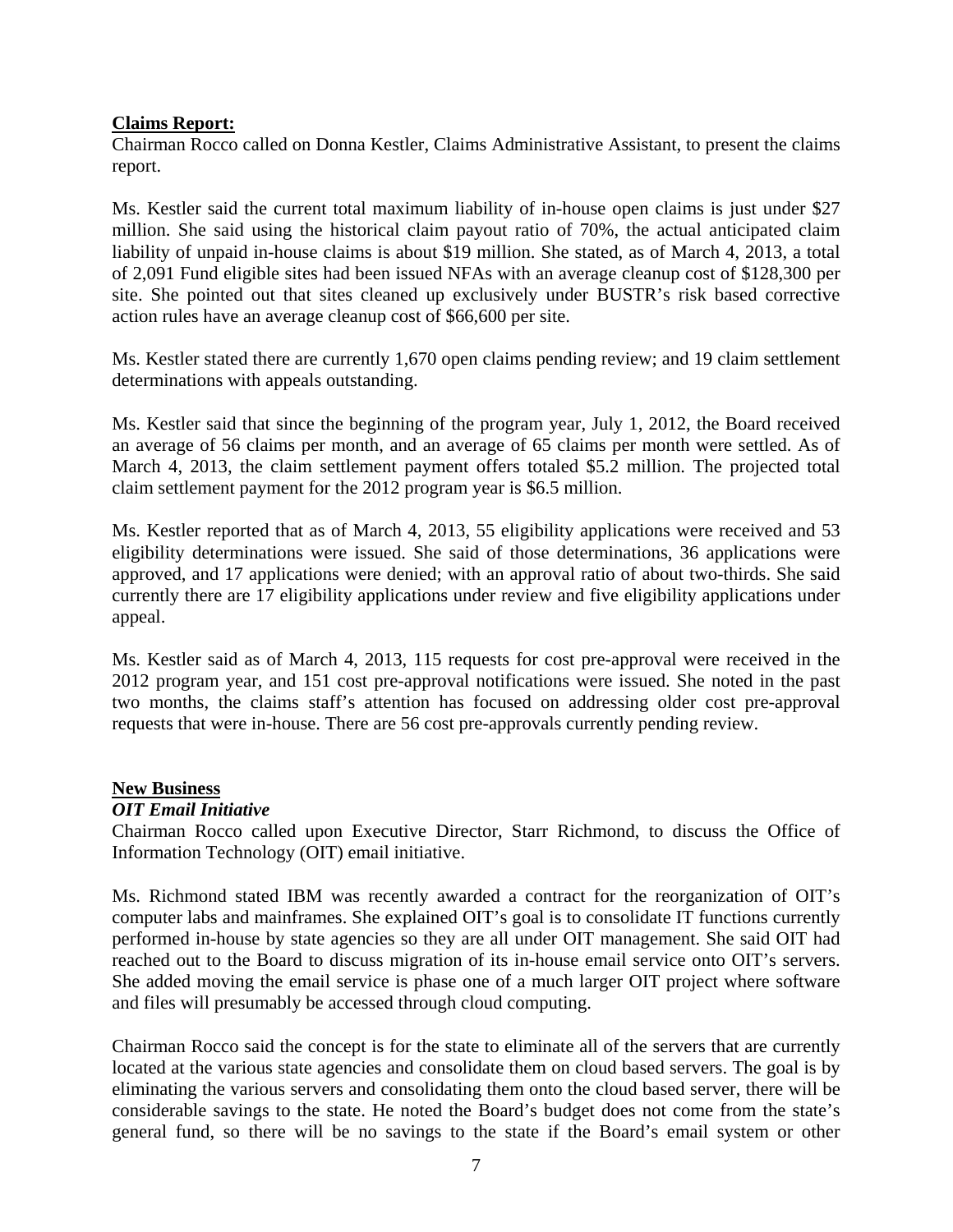applications were moved to OIT. Instead, it would be a source of income to the state, since OIT will charge the Board a fee similar to other contractors who provide services to the Board.

After discussion regarding the logistics of cloud-based computing, Chairman Rocco called upon Chief Fiscal Officer, Don Leasor, to provide a general analysis comparing the costs of the OIT provided email to the in-house email service currently being used. Mr. Leasor explained that keeping the email in-house would save the Board approximately \$1,800 in direct costs over a seven year period. He stated the cost estimate for in-house service was developed using the historical costs of the server hardware, software, installation, and spam filtering service.

Mr. Leasor explained the cost estimate for OIT provided email service is based on certain assumptions including the number of email accounts, the size of the staff's email boxes, and OIT's current service rates staying constant over the next seven years. He noted OIT's rates are based on the size of email boxes and costs would be higher if the size of the email boxes exceed the amount used in the estimate. He noted OIT's future rates are unknown and could increase. He said from the Board's experience, the cost of purchasing and installing new servers has decreased in recent years; therefore, the cost differential could be a little greater.

Mr. Leasor said a pros and cons list of moving email services to OIT was also developed. On the pros side, OIT's consolidation plan is designed to save the state money. The state regularly updates its software, so the Board would likely always have the most recent software. He said on the cons side, migrating email service to OIT may lead to OIT requesting to manage additional servers, like the STARRS database and website servers, that are currently maintained in-house and there would be additional charges for those services as well.

Mr. Leasor said moving the email service to OIT would have a personnel cost as well. He said there would potentially be an increase in staff time spent handling problems through an outside service provider. Mr. Leasor stated this could result in longer than usual down time for email if there is an issue and the Board must rely on an outside contractor to resolve the issue. He said currently with the in-house server, any service related issues are handled quickly by the Board's own staff. Mr. Leasor said the OIT system is unable to restore email except in cases of disaster recovery. Consequently, in order to safely keep a copy of the historical emails, the Board would still need to backup the email on an in-house server.

Chairman Rocco said the issue of whether to move email service to OIT is complex. He said in order to make a decision, the Board must look at what its needs are and whether OIT or any other outside vendor will meet those needs. He noted that the Board must look to the best interest of its customers and, unless there is a significant cost savings, an opportunity to improve the email service or some other value gained by moving the email service to the state operated system, the Board should consider remaining with the current system. In addition, regardless of who provides the service, the Board requires a contract which specifically defines the term, cost, and response times.

After a discussion regarding the added complexities in working with an outside contractor, probable increased response times, potential indirect costs in the form of staff time, and the value gained by moving the email service to the state operated system, the Board was in agreement that the email service should continue to remain in-house.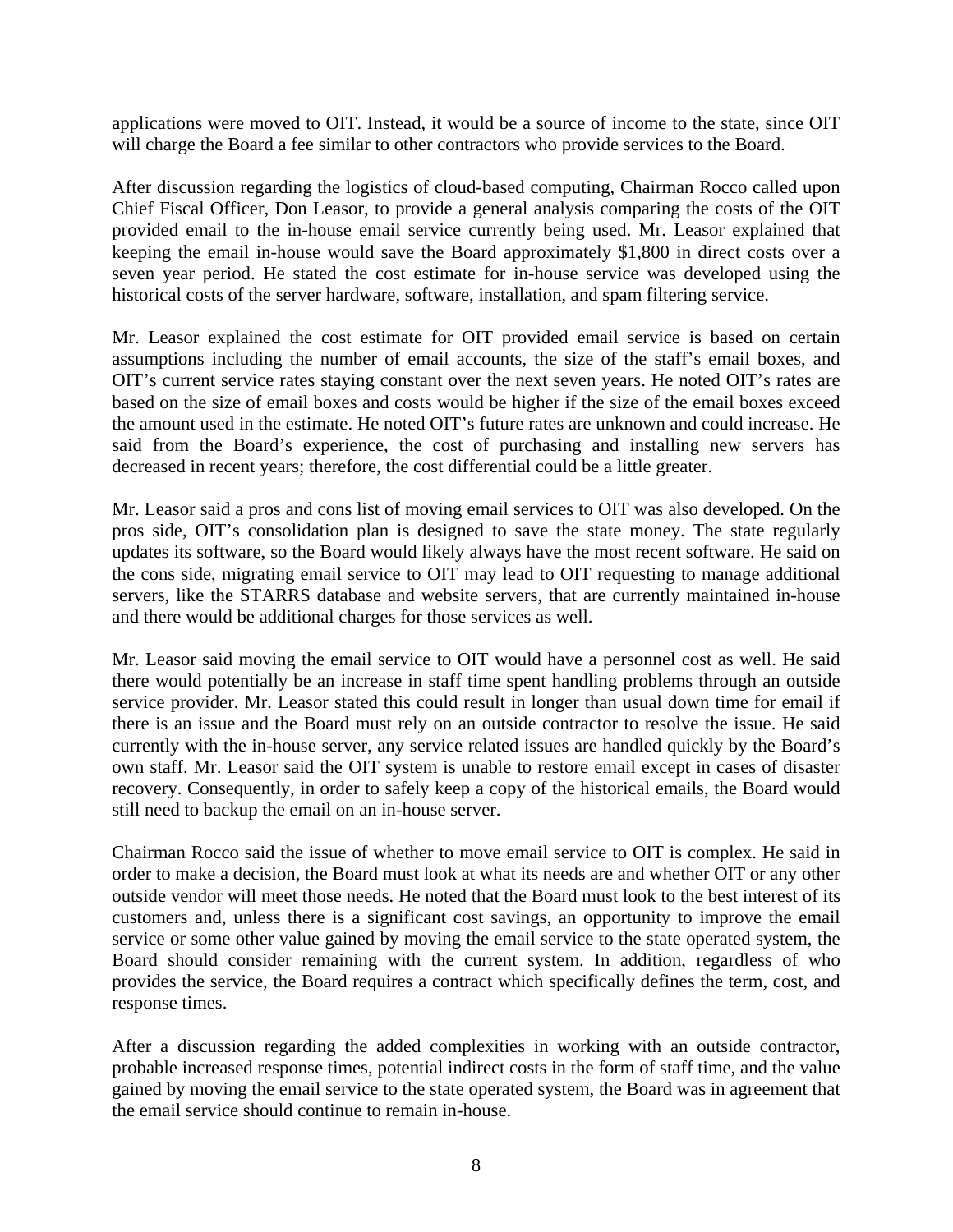## *Legal Update*

Chairman Rocco called upon Assistant Attorney General, Carla Dowling-Fitzpatrick, to update the Board on the status of current court actions.

After a short introduction, Ms. Dowling-Fitzpatrick said that there are four types of cases that she would be reporting on. The first type of case is the foreclosure action case. She explained that foreclosure actions occur with regard to promissory notes and liens, especially tax types of liens. She said the Board can intervene in the foreclosure action in order to give notice to any purchaser of the land of outstanding Fund fees. She said there are currently six foreclosure cases that she is currently working on.

Mr. Hull asked whether there is a mechanism to have the Fund fees recognized as a lien comparable to property taxes so they could be settled through a sheriff's sale. Ms. Dowling-Fitzpatrick noted that a judgment lien could be obtained and then a lien can be filed against the property. She also noted that the Board has injunctive authority to shut down the operation of a gas tank.

Ms. Dowling-Fitzpatrick said the second category of cases are joint enforcement actions. She said in these cases, the Petroleum Board joins the Environmental Enforcement division of the Attorney General's office to jointly file complaints with the goal of cleaning up the site and collecting the outstanding Fund fees. She said there are currently four joint enforcement actions.

Ms. Dowling-Fitzpatrick said the third category of cases are third party claim cases. She said a third party complaint arises when a release occurs and a third party is able to demonstrate harm and files a complaint against the tank owner. She said if the tank owner is granted eligibility under the Fund, the Fund will cover the loss as provided for in the Board's rules and statutes. She said there are currently two third party claim cases.

Ms. Dowling-Fitzpatrick said the last category of cases are subrogation cases. She explained that these cases occur when a third party, such as a contractor performing work on a UST system, causes or contributes to the release of petroleum. She said in these cases the tank owner is entitled to seek reimbursement from the third party for any costs incurred for the loss of business, bodily injury, property damage and cleanup of the release. If the owner is deemed eligible to claim reimbursement for corrective action costs under the Fund, the Board has the statutory right to recover any costs that have been or will be reimbursed to the owner out of the Fund.

Ms. Dowling-Fitzpatrick said the Board has already intervened and filed the necessary pleadings in one third party case, M & A & Sons, LLC versus Santmyer Oil Company, Inc. She said in this case there was a tank overfill which resulted in a large release.

Chairman Rocco requested a motion to ratify the filing of the motion to intervene as co-plaintiff on February 18, 2013, and the filing of the complaint of the co-plaintiff on March 18, 2013, in the matter of M & A & Sons, LLC et al vs. Santmyer Oil Company Inc. et al in Summit County, Ohio. Mr. Hull so moved. Mr. Brown seconded.

Chairman Rocco asked if there were any questions. Hearing none, a vote was taken. All were in favor. The motion passed.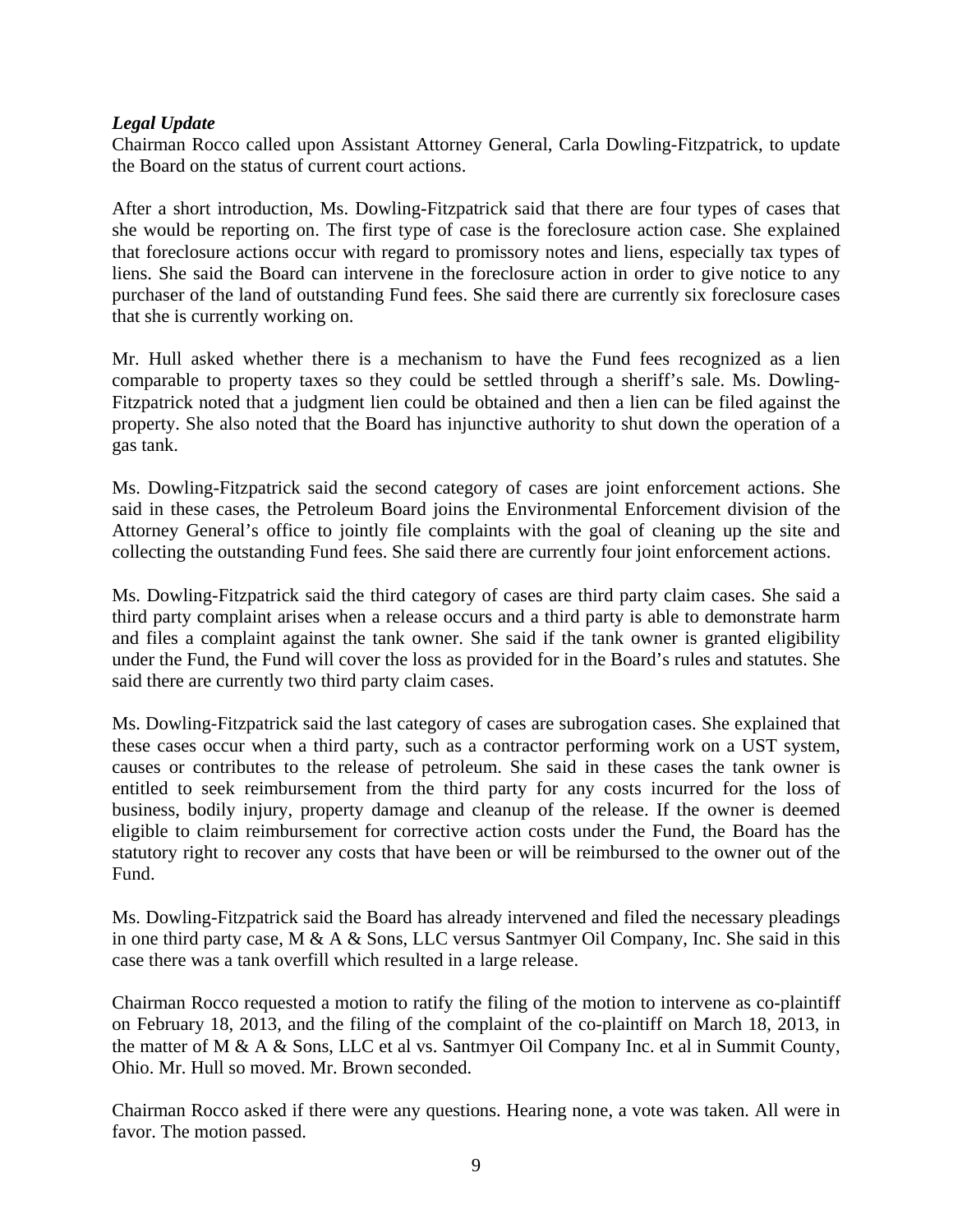Chairman Rocco said the next step in this case will be to work through to a settlement agreement. He requested a motion to authorize the Chairman and the Executive Director in consultation with the Assistant Attorney General, to make any and all decisions necessary for the Board's subrogation claim against Santmyer Oil Incorporated / SOCI Petroleum Incorporated for the release of petroleum at the M & A & Sons, LLC site located at 10485 Northfield Road, Northfield Village, in Summit County, Ohio. Mr. Hull so moved. Mr. Epperson seconded. Chairman Rocco asked if there were any questions. Hearing none, a vote was taken. All were in favor. The motion passed.

Ms. Dowling-Fitzpatrick said the second subrogation case is Main Street Marathon versus Maximus Consulting, Maximus Tank Management, Liberty Mutual and Liberty Underwriters. She said that Main Street Marathon hired Maximus to perform upgrade work on the gasoline dispensers at the site. The work was not performed properly, which resulted in customers dispensing gasoline fuel for diesel operated engines. She said the faulty work also resulted in gasoline and diesel fuel to leak onto the ground surface at the Main Street location.

Chairman Rocco asked if Fund eligibility had been determined for the site. Executive Director Richmond confirmed that eligibility was granted to the owner. She said the insurer was initially working with the consultant at the site, and paying the consultant directly. However, the insurer is now refusing to pay any additional costs.

Mr. Hull asked if both environmental cleanup costs and third party claims count toward the Fund deductible. Chairman Rocco confirmed that that they both count toward the deductible, and the Fund is exposed only after the deductible is met. Mr. Hull asked if the Fund pays for lost business portions of claims. Chairman Rocco said the Fund only pays for corrective action costs and third party damages.

Chairman Rocco asked if there were any other questions. Hearing none, he requested a motion to authorize the Chairman and Executive Director, in consultation with the Assistant Attorney General, to make any and all decisions necessary for the Board's subrogation claim against Maximus Consulting LLC for the release of petroleum at the Main Street Petroleum, LLC site located at 8 North Union Avenue, Alliance, in Stark County, Ohio. Mr. Hull so moved. Mr. Hightower seconded. A vote was taken, and all were in favor. The motion passed.

### **Old Business:**

### *Special Counsel Contract*

Chairman Rocco noted that a special counsel contract motion is on the agenda. However, since he and Mr. Epperson were in a position that they needed to recuse themselves from the discussions and decisions involving special counsel, there would not be a quorum. He said the motion would be moved to the agenda for the June meeting.

## **Certificates of Coverage – Ratifications:**

Chairman Rocco called upon Starr Richmond, Executive Director, to present the lists of owners who had either been issued or denied a Certificate of Coverage for ratification by the Board.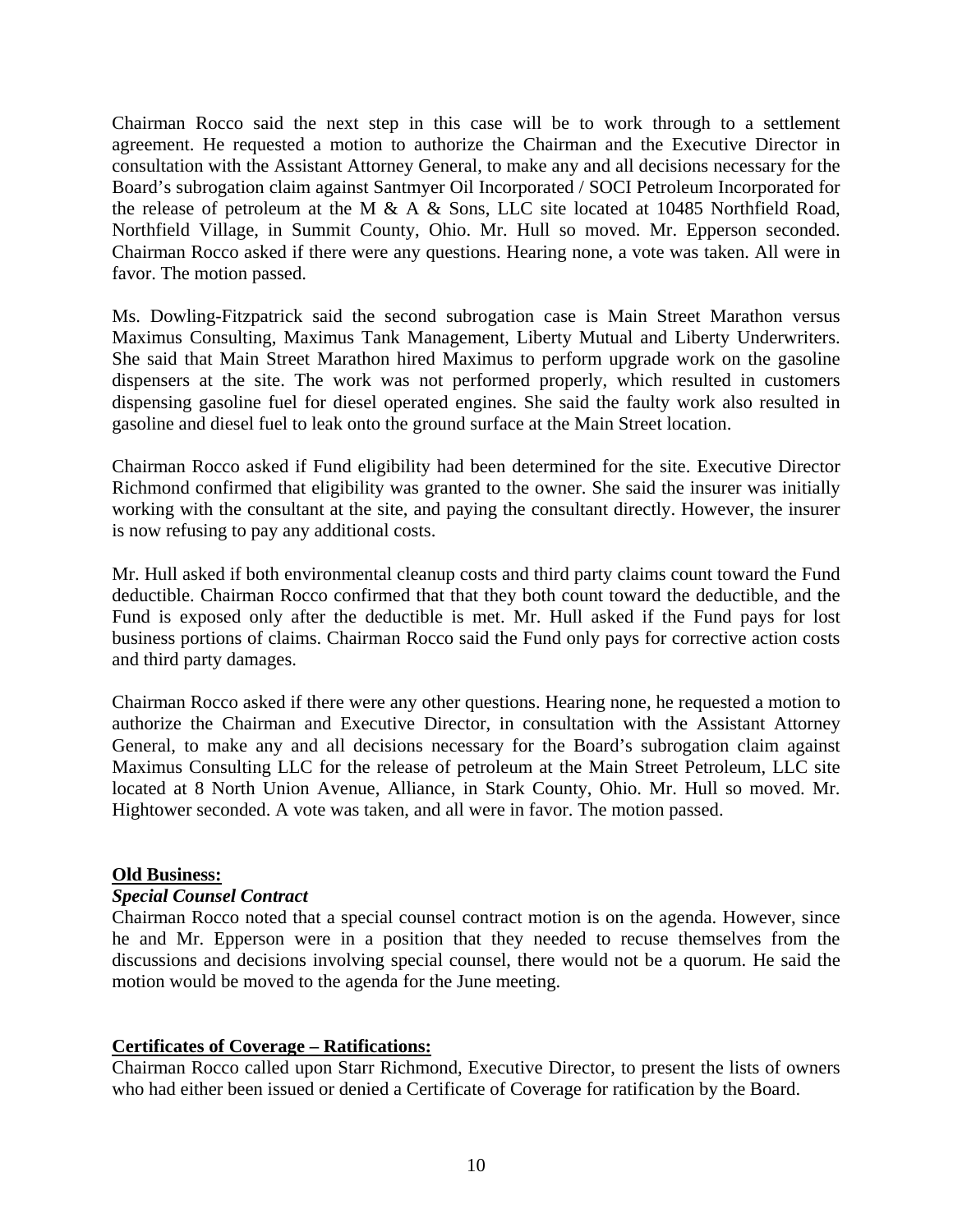Ms. Richmond said that behind Tabs 6 and 7 are listings of facilities that, since the January Board meeting, had been issued or denied a program year 2011 or 2012 Certificate of Coverage.

Ms. Richmond said that the process used to review the fee applications and issue or deny a Certificate of Coverage includes a review for completeness to determine full payment has been received; financial responsibility for the deductible has been demonstrated; and, the owner has certified with his signature that he is in compliance with the State Fire Marshal's rules for the operation and maintenance of petroleum underground storage tanks. She said if these requirements are met and if the tanks existed in previous years, a certificate for the subject tanks had been issued to the owner in at least one of the prior two years, then a Certificate of Coverage is issued.

Ms. Richmond explained that if deficiencies or compliance issues are discovered, notice is provided to the owner in accordance with the Board's rules. The owner is provided 30 days to respond to the notice with information to correct the deficiency or compliance issue. If correcting information is not received within this time, a determination denying the Certificate of Coverage is issued to the owner.

She said the Board's rules and the Revised Code make provisions for an appeal of the determination. Ms. Richmond said that throughout this process the Board's staff works with the owner to correct the fee statement record and/or refers the owner to BUSTR to correct the registration record.

Ms. Richmond requested the Board ratify her actions with respect to the issuance of the 2011 program year Certificates of Coverage for the four owners of 18 facilities included on the list behind Tab 6.

Mr. Hull moved to ratify the issuance of the 2011 Certificates of Coverage for the facilities listed. Mr. Epperson seconded. A vote was taken and all of the members were in favor. The motion passed.

Ms. Richmond requested the Board ratify her actions with respect to the denial of the Certificate of Coverage for the 2011 program year for the one facility included on the list behind the Tab 6 blue divider page.

Mr. Hull moved to ratify the denial of the 2011 Certificate of Coverage for the facility listed. Mr. Epperson seconded. A vote was taken and all of the members were in favor. The motion passed.

Ms. Richmond requested the Board ratify her actions with respect to the issuance of the 2012 program year Certificates of Coverage for the 99 owners of the 444 facilities included on the list behind Tab 7.

Mr. Hull moved to ratify the issuance of the 2012 Certificates of Coverage for the facilities listed. Mayor Kuchta seconded. A vote was taken and all of the members were in favor. The motion passed.